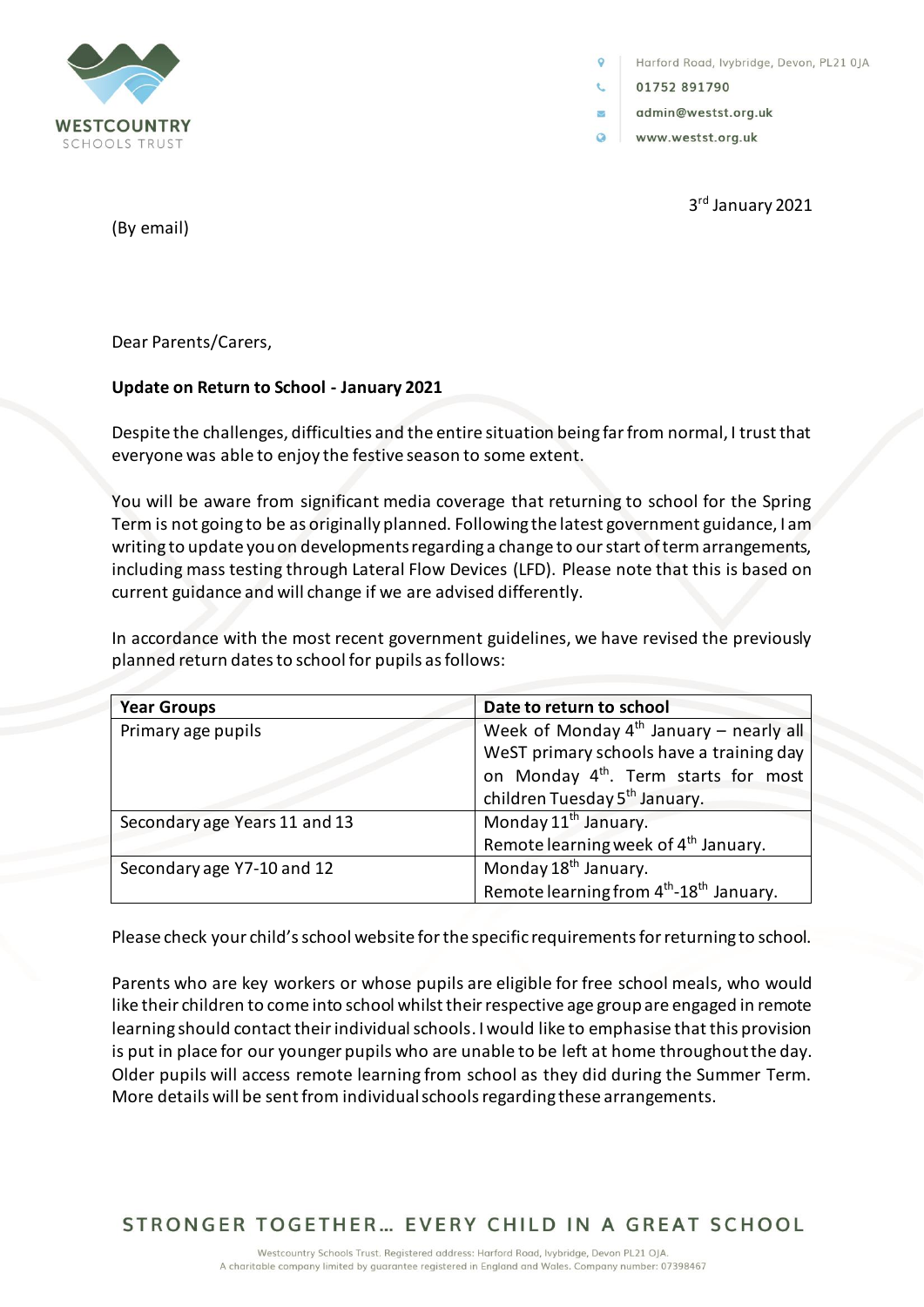

Harford Road, lvybridge, Devon, PL21 0JA

- 01752 891790
- admin@westst.org.uk
- $\Omega$ www.westst.org.uk

Parents of pupils eligible for free school meals and those of critical workers who use school transport will be contacted separately in the case of any revised arrangements.

Lessons for all pupils who are at home will be delivered from their published start of term date, remotely through each school's remote learning offer. Should you need any further guidance on accessing our remote learning provision, please do not hesitate to get in touch with your child's individual school.

Thank you to those amongst our parental body who have already volunteered to help us with this programme; we will be in touch shortly with more information. I would like to thank you all, as always, for your on-going support as we navigate this difficult time, and take this opportunity to wish all members of our community a very happy New Year.

Yours sincerely,

 $R \in H$ 

Rob Haring CEO Westcountry Schools Trust

STRONGER TOGETHER... EVERY CHILD IN A GREAT SCHOOL